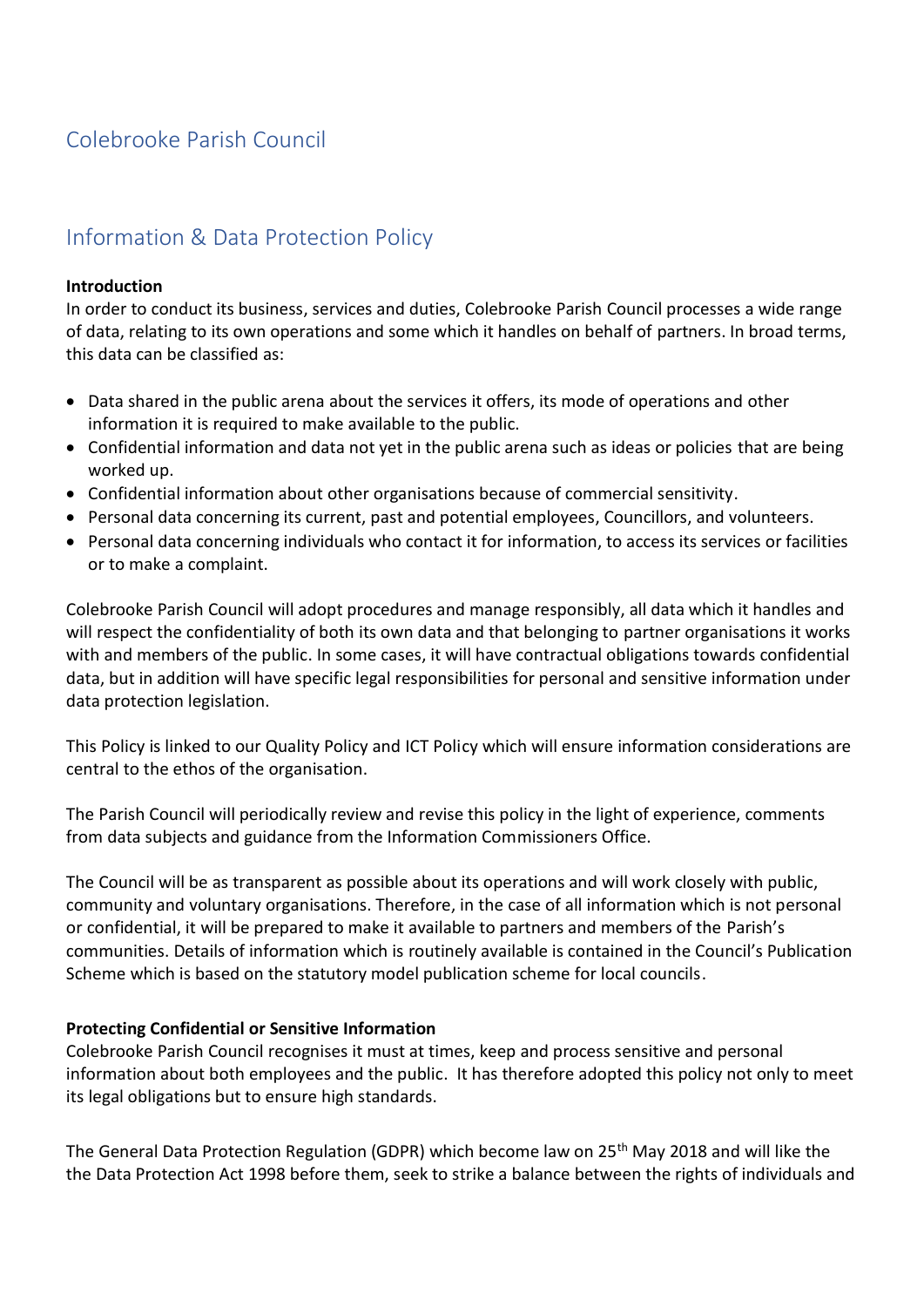the sometimes, competing interests of those such as the Parish Council with legitimate reasons for using personal information.

## **The policy is based on the premise that Personal Data must be:**

• Processed fairly, lawfully and in a transparent manner in relation to the data subject.

• Collected for specified, explicit and legitimate purposes and not further processed in a manner that is incompatible with those purposes.

• Adequate, relevant and limited to what is necessary in relation to the purposes for which they are processed.

• Accurate and, where necessary, kept up to date.

• Kept in a form that permits identification of data subjects for no longer than is necessary for the purposes for which the personal data are processed.

• Processed in a manner that ensures appropriate security of the personal data including protection against unauthorised or unlawful processing and against accidental loss, destruction or damage, using appropriate technical or organisational measures.

## **Data Protection Terminology**

**Data subject** - means the person whose personal data is being processed.

That may be an employee, prospective employee, associate or prospective associate of Colebrooke PC or someone transacting with it in some way, or an employee, Member or volunteer with one of our clients, or persons transacting or contracting with one of our clients when we process data for them.

**Personal data** - means any information relating to a natural person or data subject that can be used directly or indirectly to identify the person.

It can be anything from a name, a photo, and an address, date of birth, an email address, bank details, and posts on social networking sites or a computer IP address.

**Sensitive personal data** - includes information about racial or ethnic origin, political opinions, and religious or other beliefs, trade union membership, medical information, sexual orientation, genetic and biometric data or information related to offences or alleged offences where it is used to uniquely identify an individual.

**Data controller** - means a person who (either alone or jointly or in common with other persons) (e.g. Parish Council, employer, council) determines the purposes for which and the manner in which any personal data is to be processed.

**Data processor** - in relation to personal data, means any person (other than an employee of the data controller) who processes the data on behalf of the data controller.

**Processing information or data** - means obtaining, recording or holding the information or data or carrying out any operation or set of operations on the information or data, including:

• organising, adapting or altering it

- retrieving, consulting or using the information or data
- disclosing the information or data by transmission, dissemination or otherwise making it available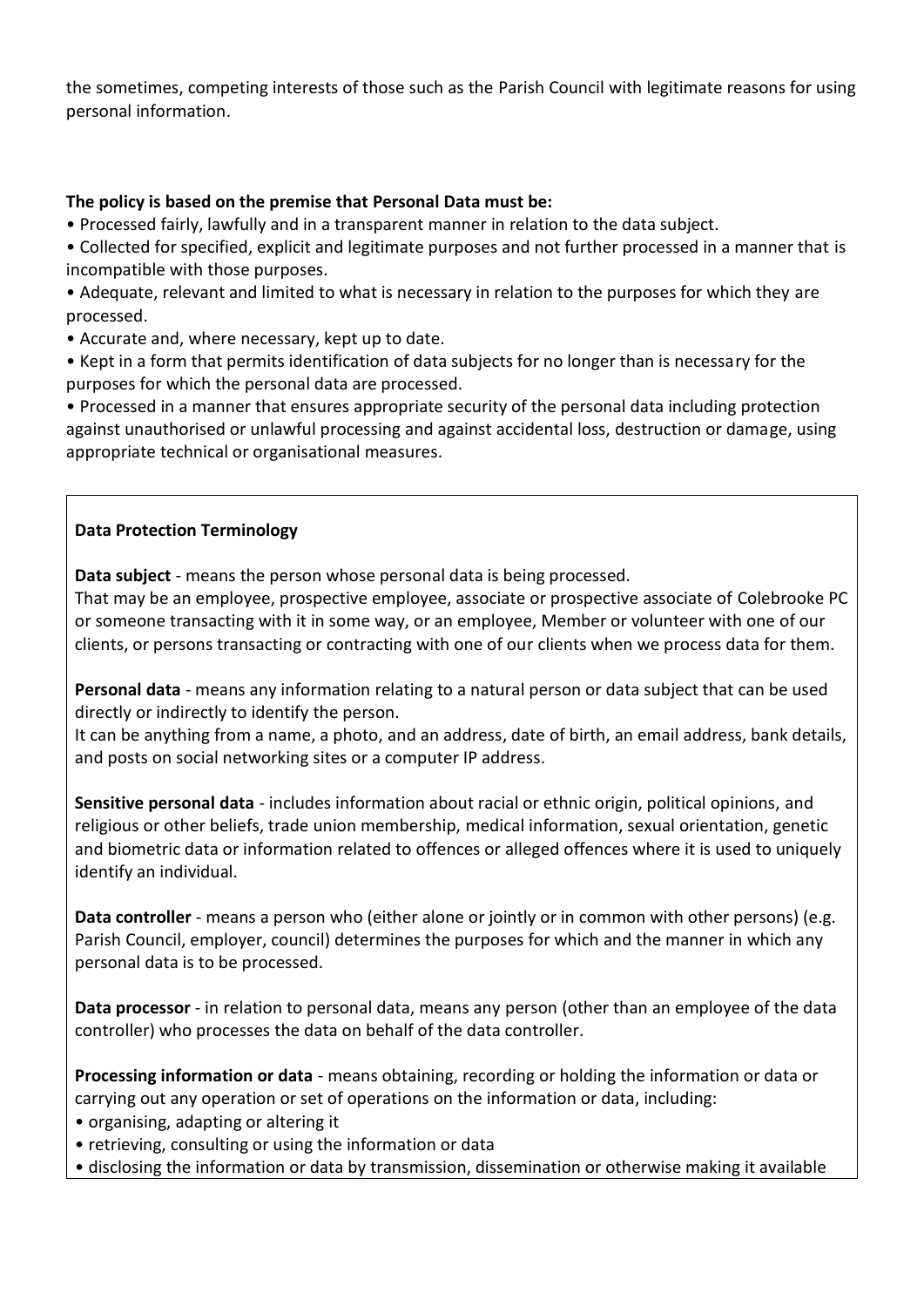• aligning, combining, blocking, erasing or destroying the information or data. regardless of the technology used.

Colebrooke Parish Council processes **personal data** in order to:

- fulfil its duties as an employer by complying with the terms of contracts of employment, safeguarding the employee and maintaining information required by law.
- pursue the legitimate interests of its business and its duties as a public body, by fulfilling contractual terms with other organisations, and maintaining information required by law.
- monitor its activities including the equality and diversity of its activities
- fulfil its duties in operating the business premises including security
- assist regulatory and law enforcement agencies
- process information including the recording and updating details about its Councillors, employees, partners and volunteers.
- process information including the recording and updating details about individuals who contact it for information, or to access a service, or make a complaint.
- undertake surveys, censuses and questionnaires to fulfil the objectives and purposes of the Council.
- undertake research, audit and quality improvement work to fulfil its objects and purposes.
- carry out Council administration.

Where appropriate and governed by necessary safeguards we will carry out the above processing jointly with other appropriate bodies from time to time.

# **The Council will ensure that at least one of the following conditions is met for personal information to be considered fairly processed:**

- The individual has consented to the processing
- Processing is necessary for the performance of a contract or agreement with the individual
- Processing is required under a legal obligation
- Processing is necessary to protect the vital interests of the individual
- Processing is necessary to carry out public functions
- Processing is necessary in order to pursue the legitimate interests of the data controller or third parties.

Particular attention is paid to the processing of any **sensitive personal information** and the Parish Council will ensure that at least one of the following conditions is met:

- Explicit consent of the individual
- Required by law to process the data for employment purposes
- A requirement in order to protect the vital interests of the individual or another person

# **Who is responsible for protecting a person's personal data?**

The Parish Council as a corporate body has ultimate responsibility for ensuring compliance with the Data Protection legislation. The Council has delegated this responsibility day to day to the Clerk.

- Email: clerk@colebrookeparishcouncil.org.uk
- Phone: 07903 172174
- Correspondence: The Parish Clerk, Penton Chapel, Christow, Exeter, EX6 7NP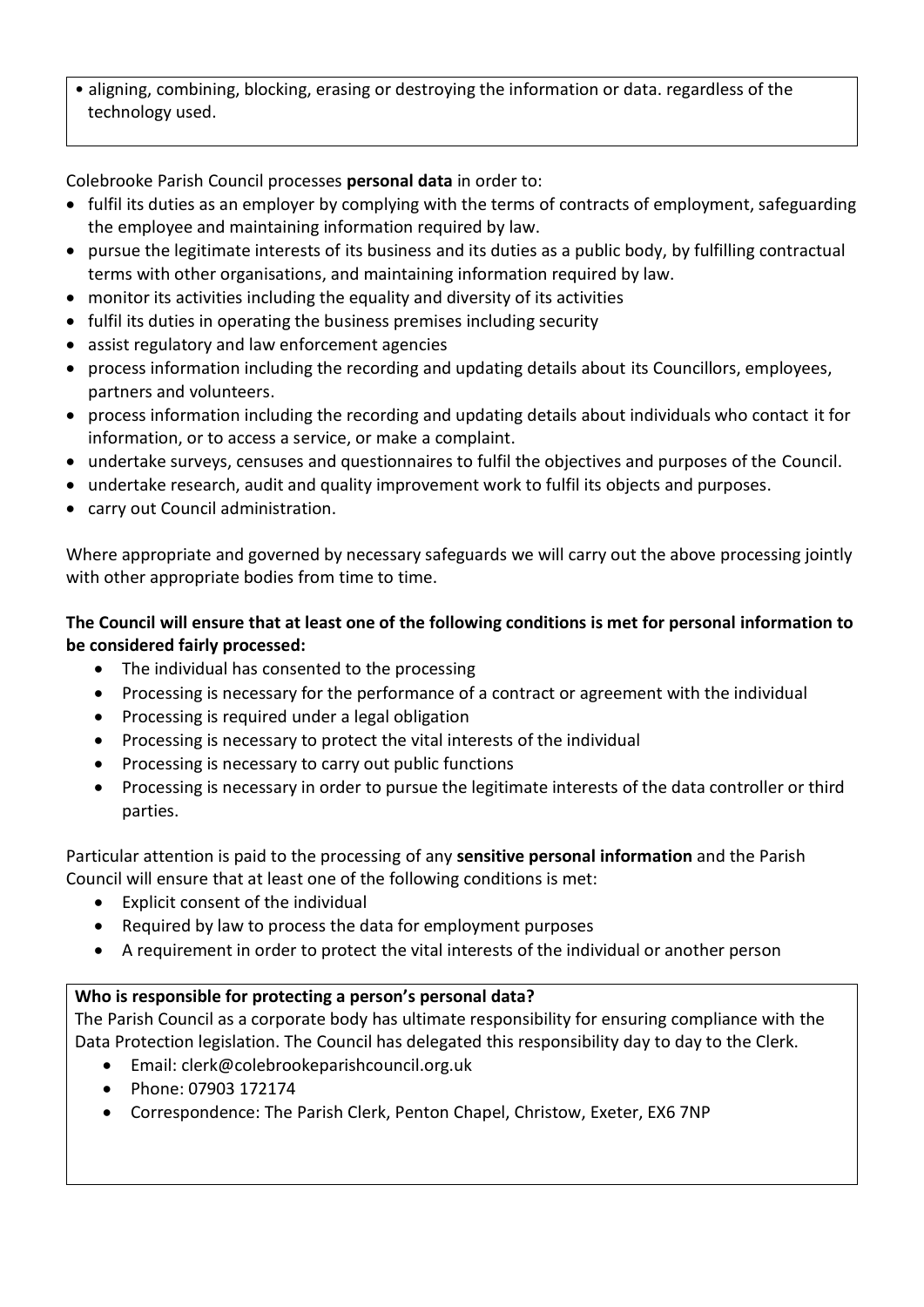#### **Diversity Monitoring**

Colebrooke Parish Council monitors the diversity of its employees, and Councillors, in order to ensure that there is no inappropriate or unlawful discrimination in the way it conducts its activities. It undertakes similar data handling in respect of prospective employees. This data will always be treated as confidential. It will only be accessed by authorised individuals within the Council and will not be disclosed to any other bodies or individuals. Diversity information will never be used as selection criteria and will not be made available to others involved in the recruitment process. Anonymised data derived from diversity monitoring will be used for monitoring purposes and may be published and passed to other bodies.

The Council will always give guidance on personnel data to employees, councillors, partners and volunteers through a Privacy Notice and ensure that individuals on whom personal information is kept are aware of their rights and have easy access to that information on request.

Appropriate technical and organisational measures will be taken against unauthorised or unlawful processing of personal data and against accidental loss or destruction of, or damage to, personal data. Personal data shall not be transferred to a country or territory outside the European Economic Area unless that country or territory ensures an adequate level of protection for the rights and freedoms of data subjects in relation to the processing of personal data.

#### **Information provided to us**

The information provided (personal information such as name, address, email address, phone number) will be processed and stored so that it is possible for us to contact, respond to or conduct the transaction requested by the individual. By transacting with Colebrooke Parish Council, individuals are deemed to be giving consent for their personal data provided to be used and transferred in accordance with this policy, however where ever possible specific written consent will be sought. It is the responsibility of those individuals to ensure that the Council is able to keep their personal data accurate and up-to-date. The personal information will be not shared or provided to any other third party or be used for any purpose other than that for which it was provided.

#### **The Councils Right to Process Information**

General Data Protection Regulations (and Data Protection Act) Article 6 (1) (a) (b) and (e) Processing is with consent of the data subject, or Processing is necessary for compliance with a legal obligation. Processing is necessary for the legitimate interests of the Council.

#### **Information Security**

The Council takes care to ensure the security of personal data. We make sure that your information is protected from unauthorised access, loss, manipulation, falsification, destruction or unauthorised disclosure. This is done through appropriate technical measures and appropriate policies. We will only keep your data for the purpose it was collected for and only for as long as is necessary, after which it will be deleted.

**Children**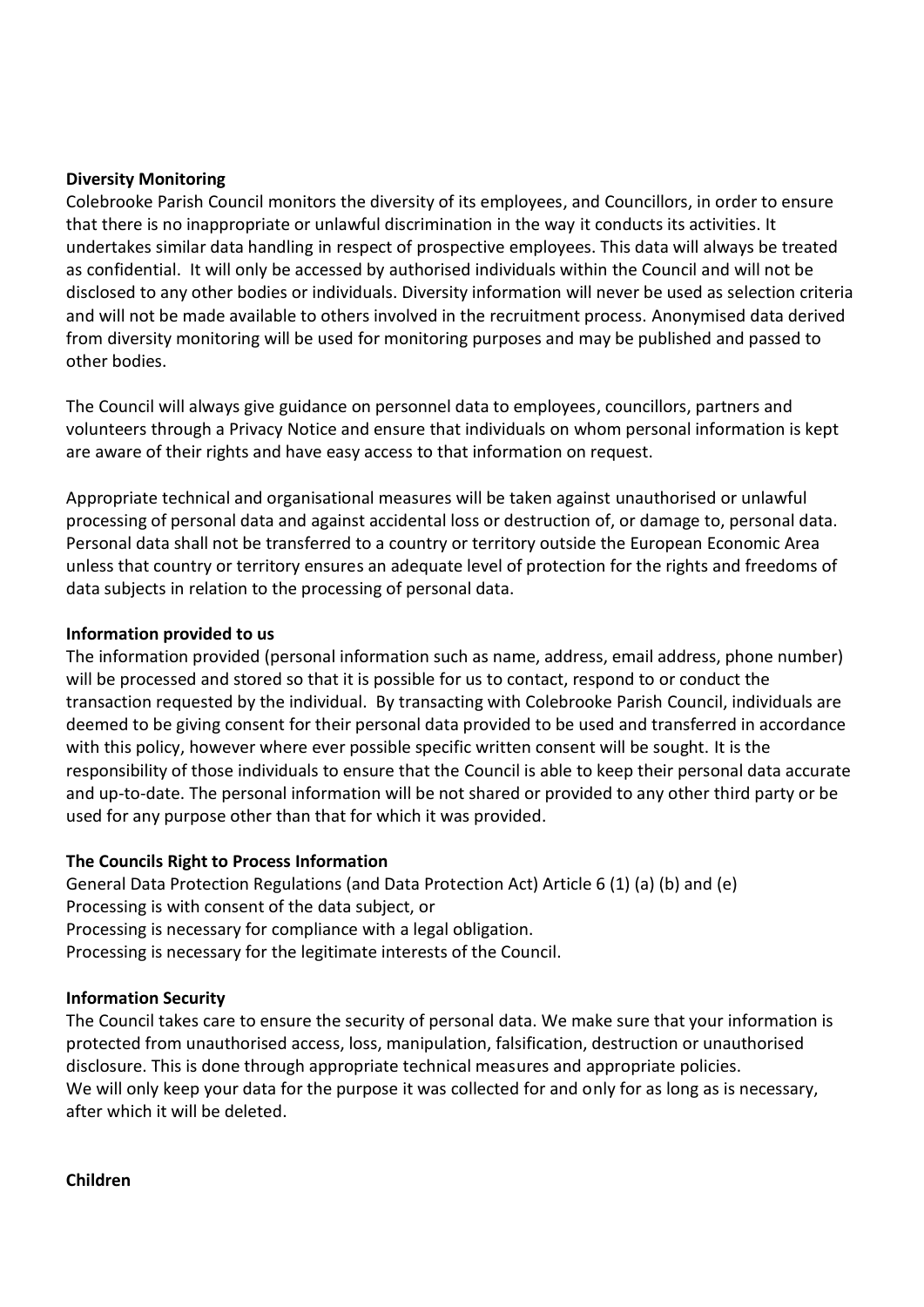We will not process any data relating to a child (under 13) without the express parental/ guardian consent of the child concerned.

## **Rights of a Data Subject**

**Access to Information:** an individual has the right to request access to the information we have on them. They can do this by contacting our Clerk.

**Information Correction:** If they believe that the information we have about them is incorrect, they may contact us so that we can update it and keep their data accurate. Please contact: Clerk.

**Information Deletion:** If the individual wishes the Parish Council to delete the information about them, they can do so by contacting the Clerk.

**Right to Object:** If an individual believes their data is not being processed for the purpose it has been collected for, they may object by contacting the Clerk.

The Council does not use automated decision making or profiling of individual personal data.

**Complaints:** If an individual has a complaint regarding the way their personal data has been processed, they may make a complaint to the Clerk, or the Information Commissioners Office **[casework@ico.org.uk](mailto:casework@ico.org.uk)** Tel: 0303 123 1113.

The Council will always give guidance on personnel data to employees through the Employee handbook.

The Council will ensure that individuals on whom personal information is kept are aware of their rights and have easy access to that information on request.

## **Making Information Available**

The Publication Scheme is a means by which the Council can make a significant amount of information available routinely, without waiting for someone to specifically request it. The scheme is intended to encourage local people to take an interest in the work of the Council and its role within the community.

In accordance with the provisions of the Freedom of Information Act 2000, this Scheme specifies the classes of information which the Council publishes or intends to publish. It is supplemented with an Information Guide which will give greater detail of what the Council will make available and hopefully make it easier for people to access it.

All formal meetings of Council and its committees are subject to statutory notice being given on notice boards, the Website and sent to the local media. The Council publishes an annual programme in May each year. All formal meetings are open to the public and press and reports to those meetings and relevant background papers are available for the public to see. The Council welcomes public participation and has a public participation session on each Council and committee meeting. Details can be seen in the Council's Standing Orders, which are available on its Website or at its Offices.

Occasionally, Council or committees may need to consider matters in private. Examples of this are matters involving personal details of staff, or a particular member of the public, or where details of commercial/contractual sensitivity are to be discussed. This will only happen after a formal resolution has been passed to exclude the press and public and reasons for the decision are stated. Minutes from all formal meetings, including the confidential parts are public documents.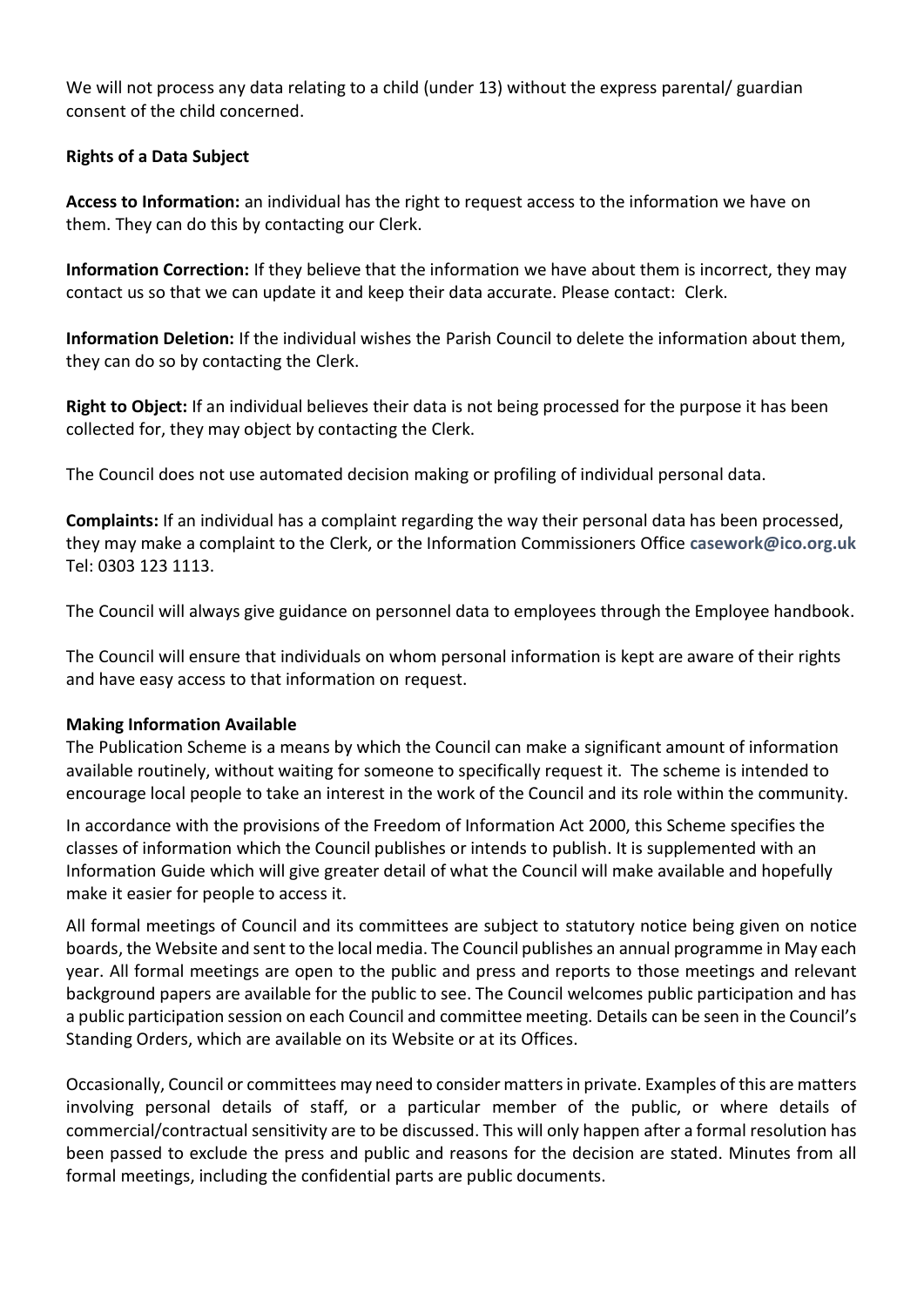The Openness of Local Government Bodies Regulations 2014 requires written records to be made of certain decisions taken by officers under delegated powers. These are not routine operational and

administrative decisions such as giving instructions to the workforce or paying an invoice approved by Council but would include urgent action taken after consultation with the Chairman, such as responding to a planning application in advance of Council. In other words, decisions which would have been made by Council or committee had the delegation not been in place.

The 2014 Regulations also amend the Public Bodies (Admission to Meetings) Act 1960 to allow the public or press to film, photograph or make an audio recording of council and committee meetings normally open to the public. The Council will where possible facilitate such recording unless it is being disruptive. It will also take steps to ensure that children, the vulnerable and members of the public who object to being filmed are protected without undermining the broader purpose of the meeting.

The Council will be pleased to make special arrangements on request for persons who do not have English as their first language or those with hearing or sight difficulties.

#### **Disclosure Information**

The Council will as necessary undertake checks on both staff and Members with the the Disclosure and Barring Service and will comply with their Code of Conduct relating to the secure storage, handling, use, retention and disposal of Disclosures and Disclosure Information. It will include an appropriate operating procedure in its integrated quality management system.

#### **Data Transparency**

The Council has resolved to act in accordance with the Code of Recommended Practice for Local Authorities on Data Transparency (September 2011). This sets out the key principles for local authorities in creating greater transparency through the publication of public data and is intended to help them meet obligations of the legislative framework concerning information.

"Public data" means the objective, factual data on which policy decisions are based and on which public services are assessed, or which is collected or generated in the course of public service delivery.

The Code will therefore underpin the Council's decisions on the release of public data and ensure it is proactive in pursuing higher standards and responding to best practice as it develops.

The principles of the Code are:

**Demand led:** new technologies and publication of data should support transparency and accountability **Open:** the provision of public data will be integral to the Council's engagement with residents so that it drives accountability to them.

**Timely**: data will be published as soon as possible following production.

Government has also issued a further Code of Recommended Practice on Transparency, compliance of which is compulsory for parish councils with turnover (gross income or gross expenditure) not exceeding £25,000 per annum. These councils will be exempt from the requirement to have an external audit from April 2017. Colebrooke Parish Council will ensure the following information is published on its Website to comply with the Smaller Authorities Code:

• All transactions above £100.